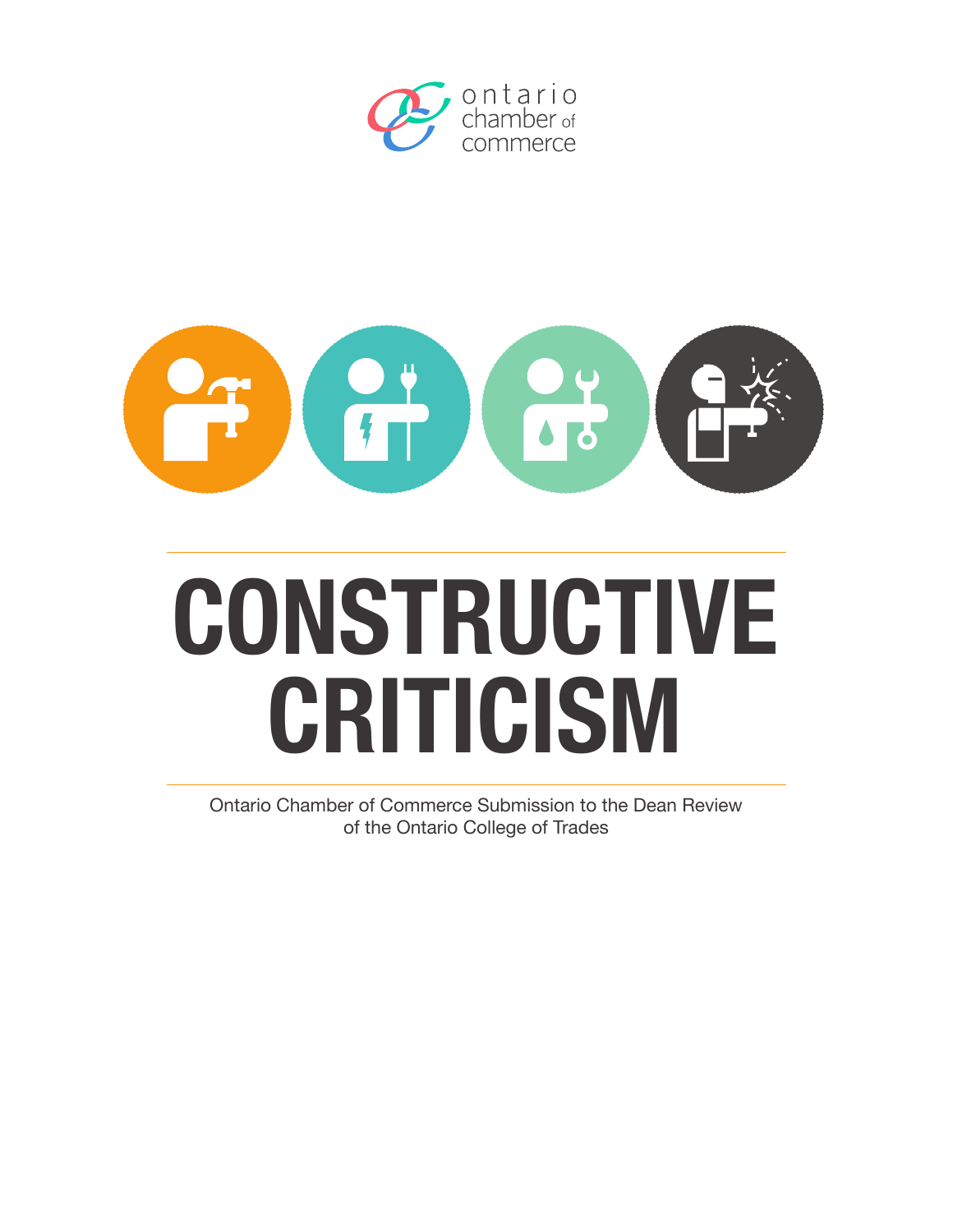## **About the Ontario Chamber of Commerce**

The Ontario Chamber of Commerce (OCC) is an independent, non-partisan business network. Our mission is to support economic growth in Ontario by advocating for pro-business policies and defending business priorities at Queen's Park.

For more than a century, the OCC has been providing our members with practical supports, advantageous network opportunities, and access to innovative insight and analysis. We represent local chambers of commerce and boards of trade from communities across Ontario. Through this network we are the voice of 60,000 members that range from small businesses to major corporations and industry associations.

Together, our members employ approximately two million people and produce nearly 17 percent of Ontario's GDP. The OCC is Ontario's business advocate.

#### **For more information about this submission, contact:**

Andrea Holmes Senior Policy Analyst Ontario Chamber of Commerce andreaholmes@occ.ca | 416.482.5222 ext. 2470



**occ.ca |@OntarioCofC**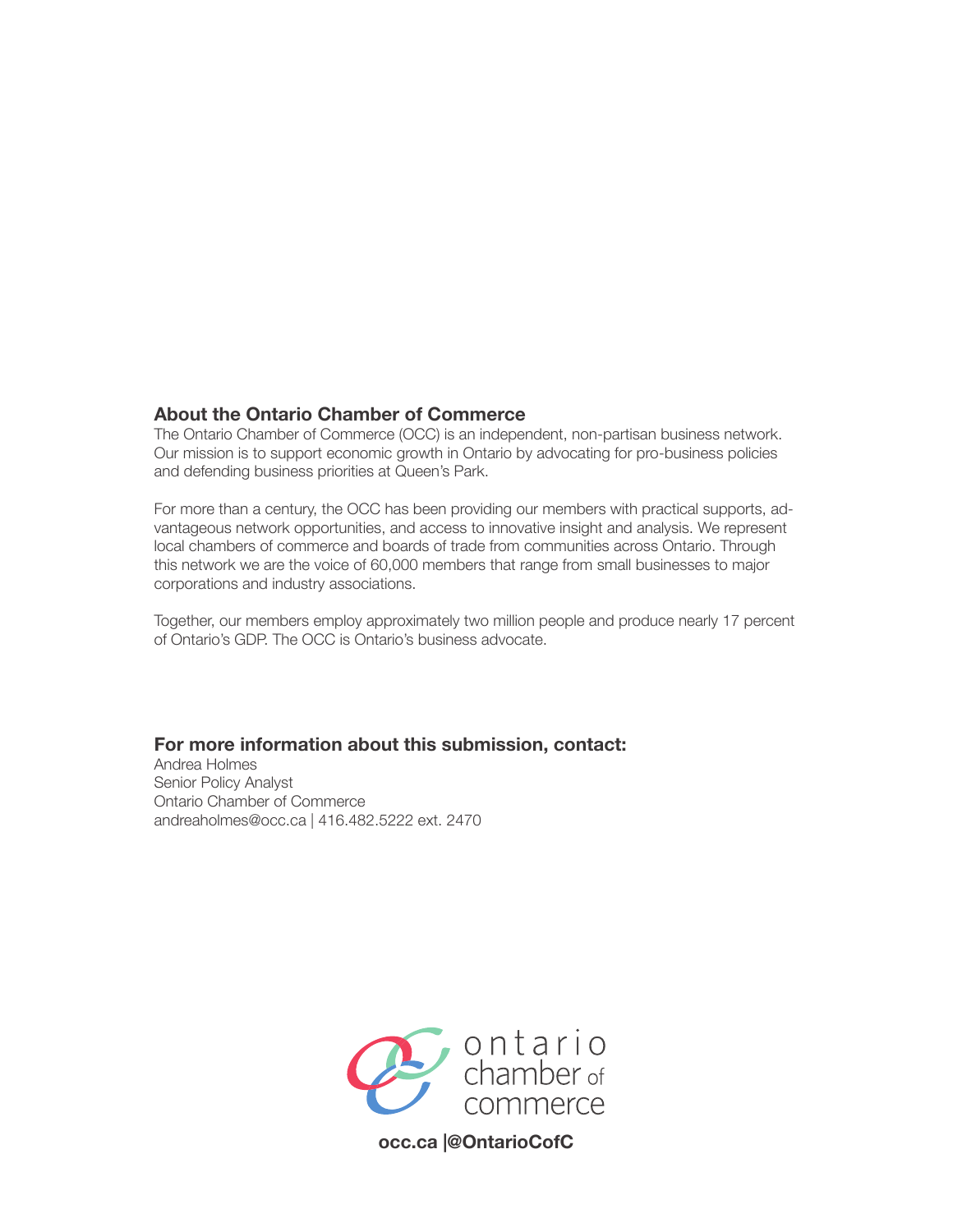#### Mr. Tony Dean,

Thank you for providing us with the opportunity to express our members' concerns regarding key areas of Ontario's skilled trades system that fall under the mandate of the Ontario College of Trades (the College).

Building a 21st century workforce is a core component of the Ontario Chamber of Commerce's (OCC) five year *Emerging Stronger* economic agenda for Ontario. Keeping the province's economy firmly on the path from recovery to growth will require an adaptable and highly skilled labour pool. A modern apprenticeship system and a regulatory climate that is flexible and responsive to labour market needs are crucial factors to achieving this.

In its current form, the College is not positioned to deliver on many elements of its mandate. Over the last year, concerns have mounted over its compulsory membership structure, and the bias inherent to its trade classification review process. Additionally, the implications of expanding the range of compulsory trades have not yet been fully analyzed or adequately debated, and decisions appear to be made without sufficient objective evidence to support outcomes.

In partnership with our network of chambers of commerce and boards of trade throughout the province, we have led the conversation about reforming the College since its creation in 2009. In October 2013, we released the report, *Caution: Work Ahead*, which highlights a number of serious issues facing the College and provides six recommendations that, if implemented, will make the College more responsive to employers' evolving needs. It is our hope that your review will address the problems identified in our report and remedy some of the larger challenges faced by Ontario's skilled trades system.

It should be noted that our membership has expressed disappointment that the scope of your review does not extend to journeyperson-to-apprentice ratios, the ratio review panel process, apprenticeship training, and the promotion of the skilled trades among the province's youth. It is our hope that these concerns can be discussed in detail through in-person consultations with local chambers of commerce and boards of trade in communities across the province.

Thank you for taking the time to review this submission. We look forward to providing our input throughout the upcoming consultations that you will be holding as part of your review.

Sincerely,

Han Ogette

Allan O'Dette *President and CEO Ontario Chamber of Commerce*



Ontario Chamber of Commerce 180 Dundas Street West, Suite 1500 Toronto, ON M5G 1Z8

416.482.5222

occ.ca @OntarioCofC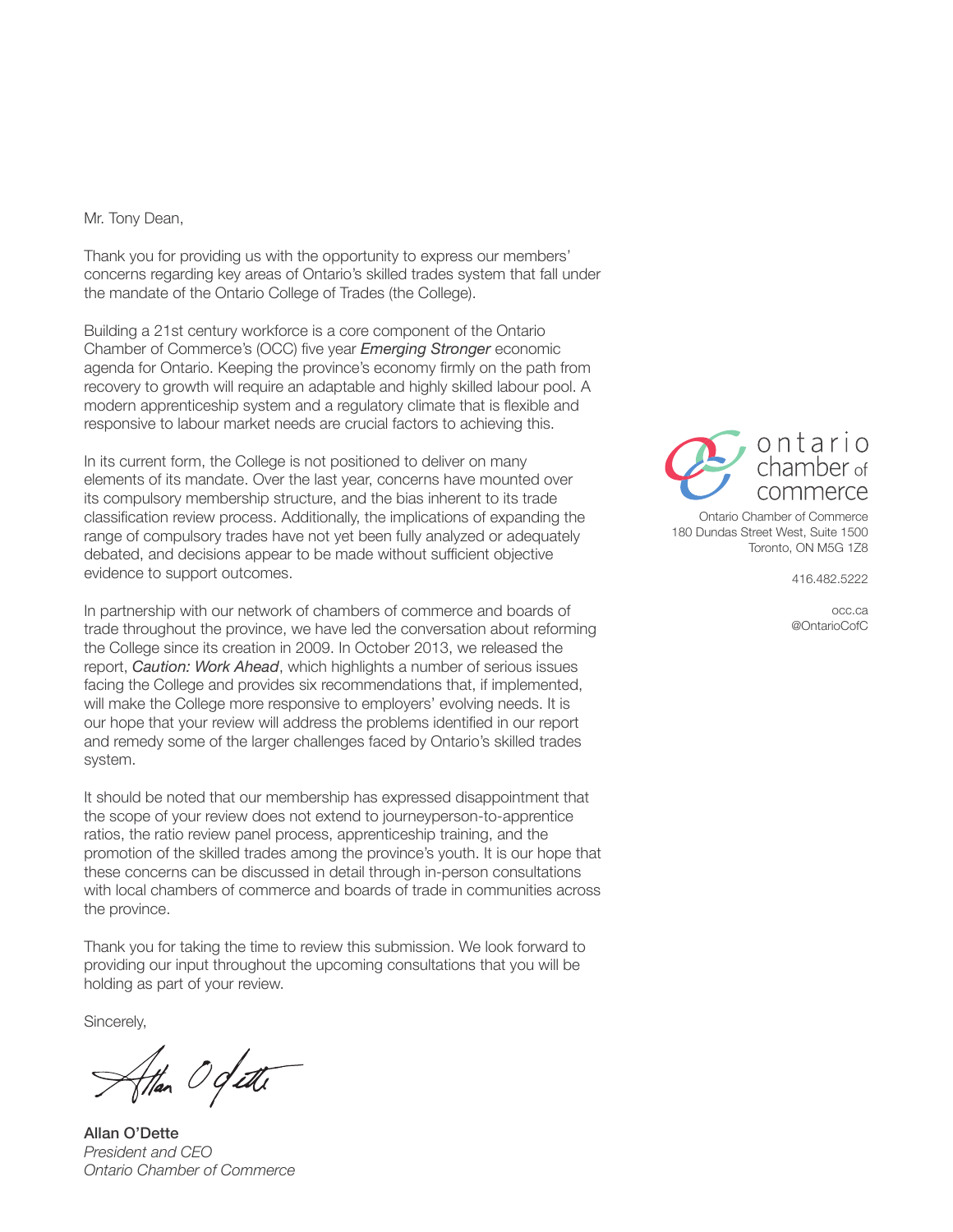## **IS THE COLLEGE CURRENTLY PROTECTING THE PUBLIC INTEREST?**

According to the *Ontario College of Trades Apprenticeship Act* (OCTAA), the College has a duty to serve and protect the public interest. In its current form, however, we find that the College is not successfully meeting this aspect of its mandate.

One of our chief concerns is that by virtue of its incentive structure, rules and decisions developed by the College tend to favour its own economic interest, often at the expense of public and professional interests.

In its current form, the OCTAA does not explicitly include a definition of "public interest", or any list of topics to be considered by the College in advancing this interest. Instead, it simply states the College "has a duty to serve and protect the public interest in carrying out its objectives and its functions under this Act" (Section 10).

This lack of definitional clarity appears to have limited the College's understanding of public interest to protecting the interests of consumers. As a result, the College emphasizes certain tenets of its mandate over others, focusing overwhelmingly on regulating the trades and enforcing compliance.

In doing so, it has paid little attention to other crucial elements of its mandate, including: promoting the practice of trades; determining appropriate journeypersonto-apprentice ratios for trades subject to ratios; determining whether a trade should have compulsory certification status; and conducting research in relation to trades.

In order to realign the College's duty to operate in a way that maximizes the public benefit, the definition of "public interest" must be expanded to include the interests of professionals, clients, and employers. In addition, the definition must be informed by the principles of efficiency, flexibility, and what is good for the economy.

Regulatory bodies like the College can also protect the public interest by creating flexibility in how professional practices are delivered so that they are done so with maximum efficiency.<sup>1</sup>

The protection of the public interest also requires the exercise of public accountability. The College must demonstrate that it is exercising its statutory duties to the public by successfully fulfilling its mandate, but also that its actions, particularly with respect to the rules that it develops and the regulatory system that it enforces, are shown to be necessary and justifiable to protect this interest.<sup>2</sup>

<sup>1</sup> Adams, Tracey L. Professional Self-Regulation and the Public Interest in Canada. Report Presented to Interim Conference on Challenging Professionalism, The School of Economics and Management (ISEG), Lisbon, Portugal, Friday November 29, 2013.

<sup>2</sup> Mysicka, Robert. 2014. Who Watches the Watchmen? The Role of the Self Regulator. C.D. Howe Institute.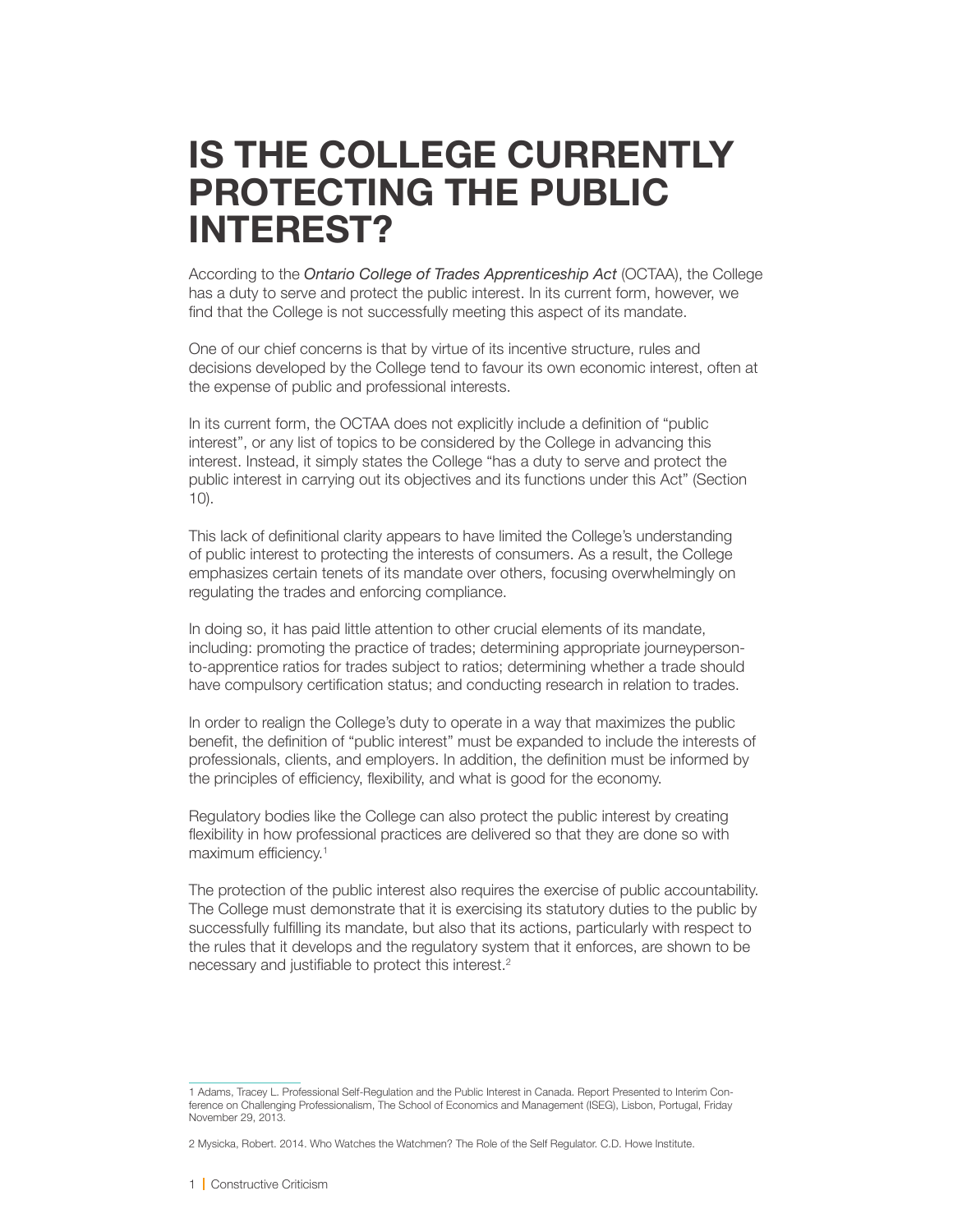## **HOW SHOULD THE COLLEGE ADVANCE THE PUBLIC INTEREST?**

## **Consider the Broader Economic Impact & Fill the Data Gap**

Advancing the public interest will require the College to consider the broader economic impact of its decisions. This entails weighing the interests of different segments of the public through robust stakeholder input and accessing and generating objective evidence to support decision-making.

In our 2013 report *Caution: Work Ahead*, we draw attention to the data vacuum in which apprenticeship-to-journeyperson ratios and trade classifications are determined. The College does not have access to sophisticated labour market data, particularly with respect to current and projected skills shortages in the trades. This absence of data hurts its ability to develop effective, evidence-based policies that reflect evolving labour market realities and protect the interests of different segments of the public.

The Trade Classification Panel for the Sprinkler and Fire Protection Installer Review echoes our concern:

*This lack of clear evidence of a connection has troubled us significantly. Leaving aside the question of onus…there has been a lack of specific evidence connecting making the trade mandatory and the obvious dangers of fires and the obvious efficacy of sprinkler systems reducing that danger. Frequently, in the ratio reviews, panels when in doubt with respect to the impact of this criterion erred on the side of safety.* 

Nonetheless, the College stresses that it is "not responsible for gathering data and providing it to the broader community" (Ratio Review 1-2012). Individuals and organizations that wish to participate in the College's review processes are therefore responsible for mining the various sources of information in the community and securing data to support their positions—a resource-intensive task for many individuals and smaller organizations.

The College is also making decisions without broader representation of stakeholder opinion and without an understanding of the needs of regions and employers from across the province. In particular, there is a lack of employer representation from small and medium enterprises (SMEs).

Unions and business/trade associations have superior resources and greater capacity to influence the decision-making process than smaller employers and individuals, who are unable to meet the lengthy, arduous and data-intensive requirements associated with making written and oral submissions. As a result, the decisions coming out of these processes tend to favour larger, well-funded organizations that have the capacity to build the evidence base for their submission.

This asymmetry was recognized by the College: "We appreciate that there may be a resource imbalance between unions and employers in this process.... There is nothing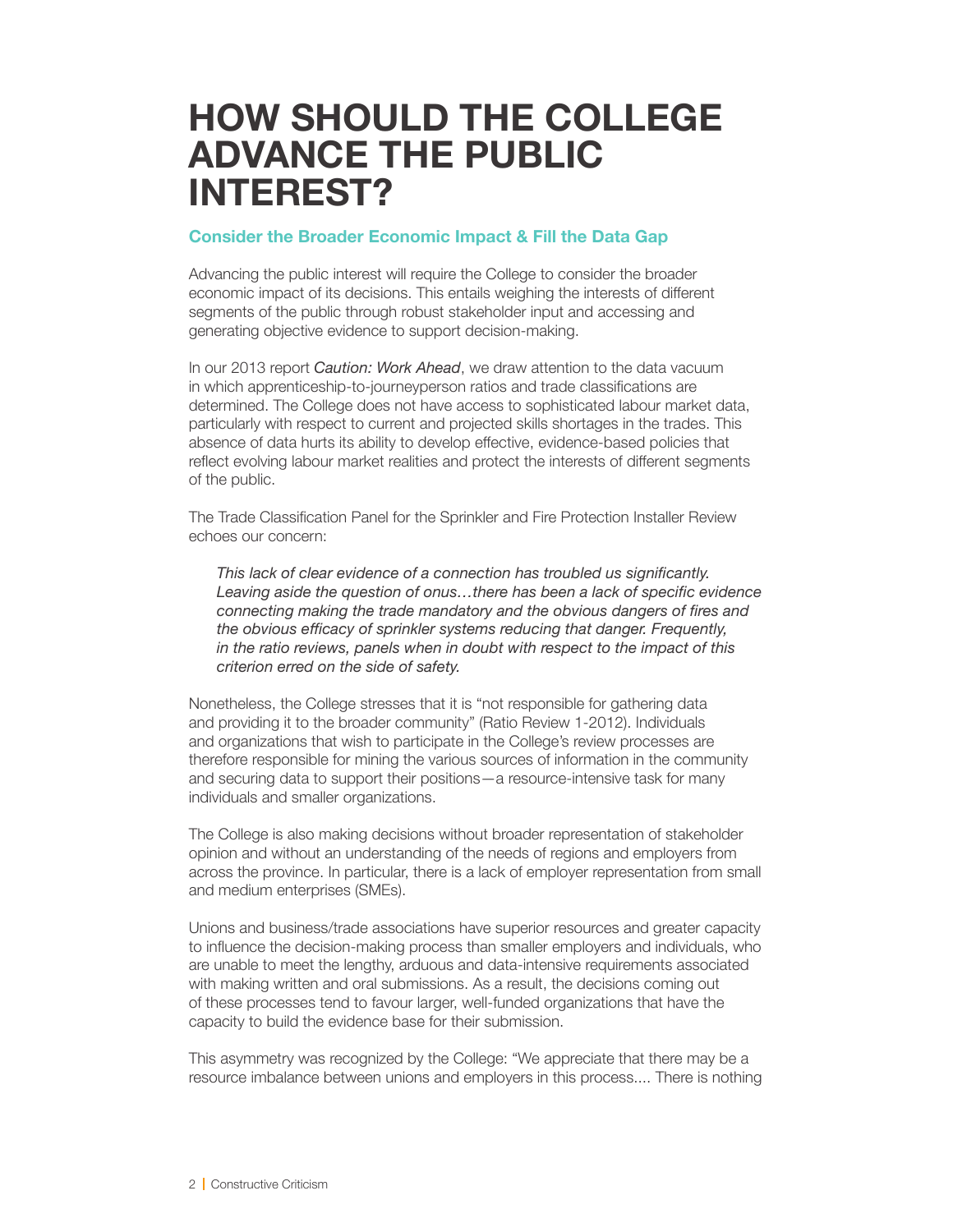that the Review Panel can do to alleviate an imbalance of that nature. Nor can the College".

Since reviews are based on information provided in submissions, the quality of comments has the ability to influence the probability that the Review Panel will incorporate proposed changes into their final ruling. As such, it is more likely that association and union interests will enjoy disproportionate influence over outputs. Given the complex and existential nature of the questions included in this review process, similar outcomes are likely.

## **Reform the Trade Classification Review Process**

Decisions regarding the classification of trades are particularly important to Ontario's economy, as compulsory certification is more expensive to employers and apprentices (and therefore consumers). In addition, compulsory certification could have a disproportionately negative impact on SMEs and the number of workers entering the voluntary trades.

Our members have frequently expressed concerns with the trade classification review process, and applaud the decision to pause any additional classification decisions until the process is remedied.

There is a lot of work that needs to be done to fix this process. From our perspective, the College has self-serving bureaucratic and financial interests when it comes to expanding the number of trades that are classified as compulsory, and therefore subject to membership fees. We note, with trepidation, that one of the College's strategic objectives is "to promote the College of Trades and build its membership".

Based on our own research and consultation, we have learned that the creation of an independent advisory council, modeled after the current Health Professions Regulatory Advisory Council (HPRAC), would provide an improved alternative method to the review panel process. This model will remedy earlier concerns about the lack of sufficient empirical evidence and the ability of review panels to consider information from sources other than the submissions received.

An approach similar to the HPRAC model will also simplify the seven trade classification review criteria, which we find are not consistent with the public interest, as they do not consider economic impacts of trade classification decisions or the broader implications for business. Furthermore, the model would broaden a panel's scope of evidence for consideration.

The HPRAC has the statutory duty to advise the Minister of Health and Long-Term Care on regulatory matters, including whether unregulated health professions should be regulated. All decisions are informed by a broad-based stakeholder consultation process, in which interested parties can raise issues and concerns over potential regulation or non-regulation of a health profession.

This process includes not just the input from interested stakeholders, but also key informant interviews to identify stakeholder interests as well as gather information about the issues related to regulation. A thorough research process is also conducted, including literature reviews, jurisdictional reviews, and jurisprudence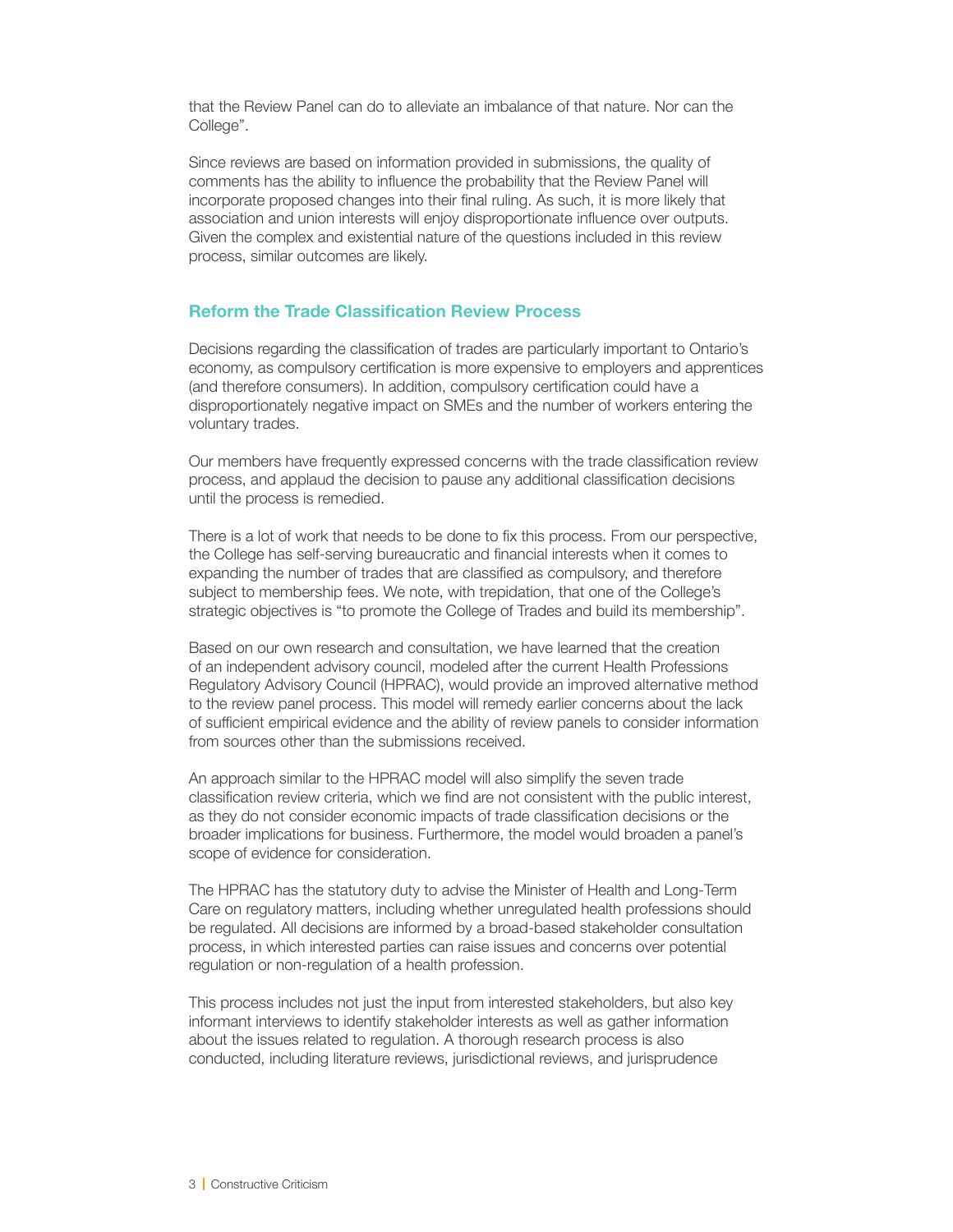reviews. There is also the potential for HPRAC to seek further submissions from external experts to help inform recommendations.

Under the HPRAC model, decisions to regulate a profession are based on a twostep "risk of harm threshold" and do not include an assessment of the merits of the profession seeking regulation. Once this threshold is met, there is due consideration to whether regulation is the most appropriate course of action or whether there exists another risk mitigation approach that would result in a better outcome (for example, another body or Ministry is already responsible for oversight).

## **Lower Barriers to Entry in the Skilled Trades**

Because Ontario's success in the global economy hinges on its ability to foster a workforce that is highly skilled and adaptable, greater emphasis should be placed on attracting youth to careers in the skilled trades—a critical component of the College's mandate that is currently unfulfilled.

However, the promotion of the skilled trades is not the only action that must be taken to increase the number of certified journeypersons in the province. Our membership has been vocal that high journeyperson-to-apprentice ratios and in-class components of learning remain key barriers to apprenticeship completion.

Based on our research, in order to fulfill key objectives of its mandate and increase the number of workers in the sector, the College should:

- Utilize the HPRAC model identified earlier to undertake a second review of apprenticeship ratios. These ratio reviews should not take place until the College has moved forward with filling data gaps. The process should also examine the decisions previously made in 2013, given the lack of sufficient information and participation throughout that process.
- Work with the Ministry of Training, Colleges and Universities, as well as local colleges, to better align certification standards with training realities. This may mean changing in-class curriculum to better represent the strengths, and weaknesses, of apprentices.

## **CONCLUSION**

To date, our membership of 60,000 businesses remains unconvinced that the Ontario College of Trades has brought value to skilled tradespersons and apprentices across the province.

Our members are concerned that the College is ignoring central elements of its mandate in order to focus on enforcement and compliance. Again, there is disappointment that this review does not focus on critical objectives of the College that our members believe are going unmet.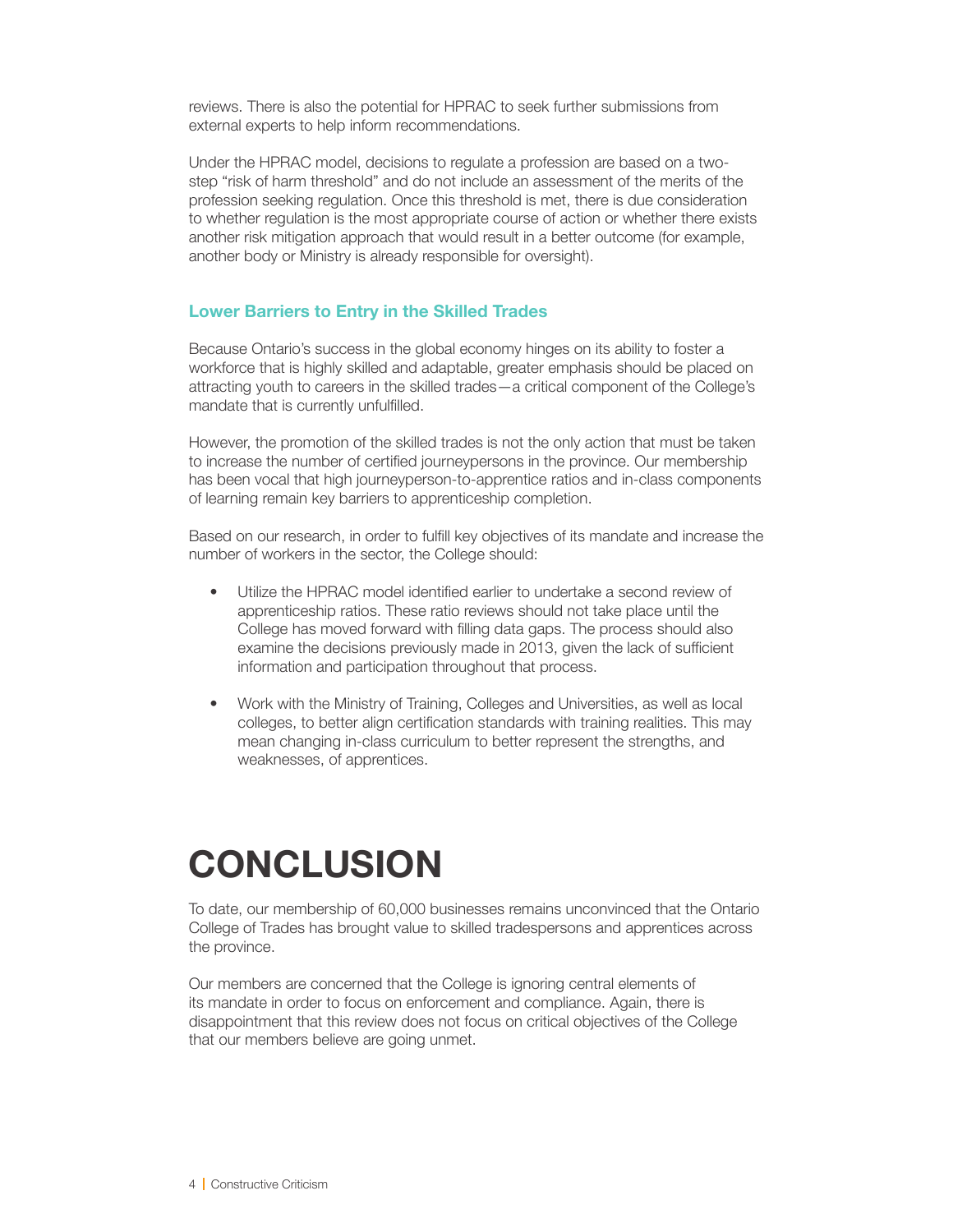The College must ensure that all decisions regarding compulsory trade and apprenticeship ratios are transparent and subject to high-decision-making thresholds. Decisions to expand the number of compulsory trades must also be based on a robust process of research and data collection, and include substantial stakeholder buy-in.

The creation of an independent advisory council, modeled after the Health Professions Regulatory Advisory Council (HPRAC), provides an alternative to the current review panel process and is a step in the right direction.

The OCC and its network of chambers of commerce and boards of trade from across the province intends to remain very engaged on this issue. The Chamber Network looks forward to attending the regional consultations and providing input into your final recommendations.

To get in touch, please contact Andrea Holmes, Senior Policy Analyst, at 416.482.5222 ext. 2470 or by email at andreaholmes@occ.ca.

Thank you,

Denise Jones Ajax-Pickering Board of Trade

Gail Bishop Chatham-Kent Chamber of Commerce

Sherry Boyce-Found Kawartha Chamber of Commerce and Tourism

Debra Scott Newmarket Chamber of Commerce

Bob Malcolmson Greater Oshawa Chamber of Commerce

Bill Saunders Belleville Chamber of Commerce

HNgym

Kevin Hargreaves Cornwall & Area Chamber of Commerce

Anthony Agostino Greater Kingston Chamber of Commerce

Kerry Colborne Oakville Chamber of Commerce

Rettoopstra

Bert Loopstra Owen Sound & District Chamber of Commerce

Burke Friedrichkeit Brighton-Cramahe Chamber of Commerce

Kathleen Dills Halton Hills Chamber of Commerce

an ML

Ian McLean Greater Kitchener Waterloo Chamber of **Commerce** 

Han Og ett

Allan O'Dette Ontario Chamber of Commerce

Stuart Harrison Greater Peterborough Chamber of Commerce